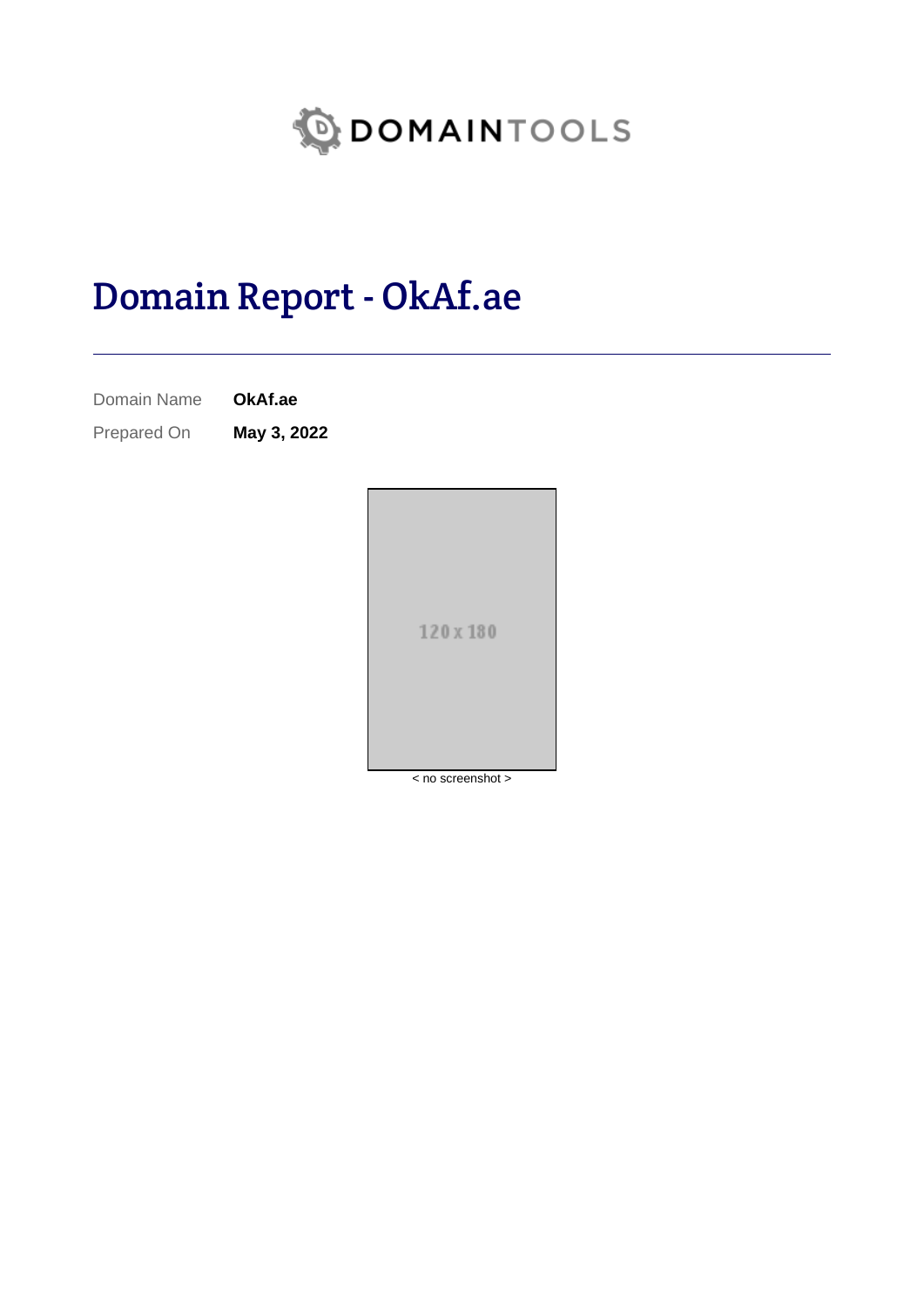# About This Report

This report documents a thorough analysis of the Internet domain name "**OkAf.ae**". It draws on the extensive DomainTools dataset and aims to deliver a comprehensive view of the domain's ownership profile, key historical events and technically linked domain names.

All data in this Report is, or was, freely available through standard Internet DNS and query protocols. DomainTools has not altered the data in any way from its original form, except in certain instances to format it for readability in this Report.

Data from DomainTools is presented as-is, and as captured from the original source. We make no representations or warranties of fitness of any kind.

### About DomainTools

For over 20 years, DomainTools has been the most popular domain research service on the internet because we have the most comprehensive coverage of generic and country code Top Level Domains. We have also collected and stored Whois and related hosting/DNS data to provide the most complete historical records in the industry.

DomainTools helps our users turn threat data into threat intelligence. We can help you connect indicators from your network, including domains and IPs, with others among the nearly 380 million active domains we track, leveraging over 13 billion DNS-related data points to build a map of "who's doing what" on the Internet. Fortune 100 companies, global government agencies, and leading security solution vendors use DomainTools as a critical ingredient in their threat investigation and mitigation work.

Reach us at memberservices@domaintools.com if you have any questions about this report.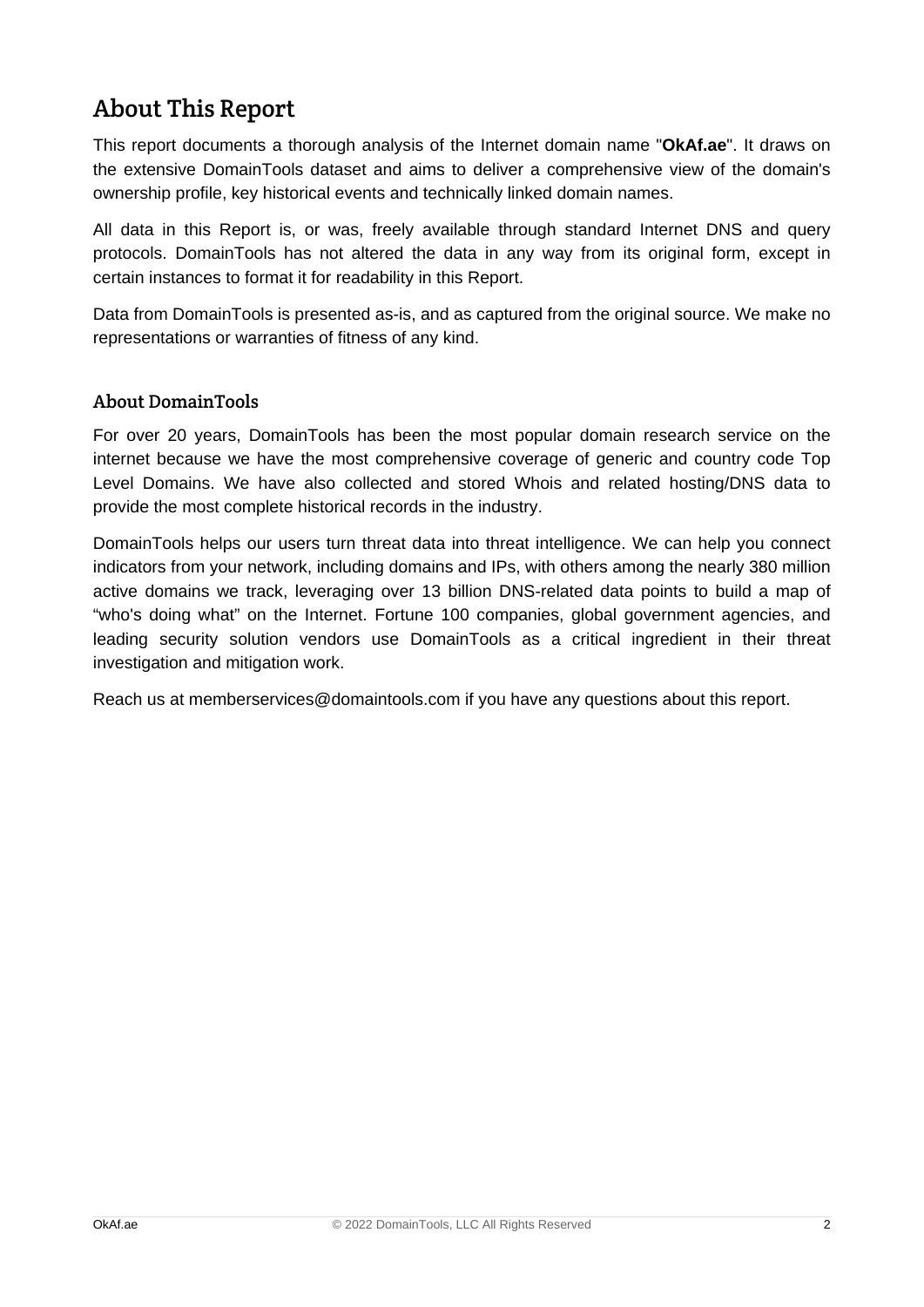# Domain Profile

As of May 3, 2022

### Ownership

Registered Owner **Okulov Alexandr**

### Registration

| Domain Status       | <b>Active</b>     |
|---------------------|-------------------|
| <b>Whois Server</b> | whois.aeda.net.ae |
| Name Servers        | onn.md            |

### Network

| Website IP Address | 95.65.123.145                                                   |
|--------------------|-----------------------------------------------------------------|
| <b>IP</b> Location | Moldova, Republic Of-Chisinau-Chisinau<br><b>Sc Starnet Srl</b> |
| <b>IP ASN</b>      | AS31252                                                         |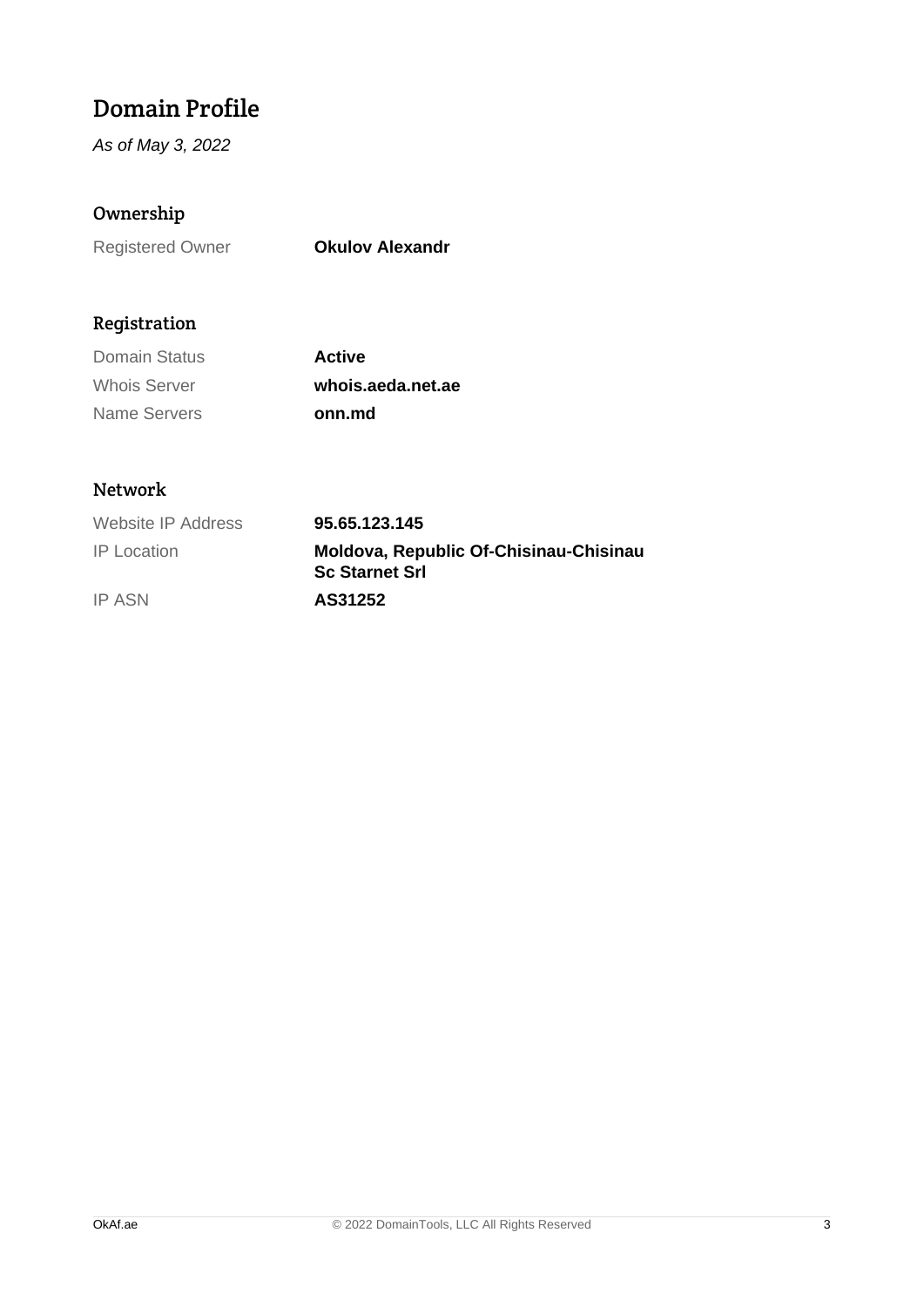# Current Whois Record

### Reported on May 3, 2022

| Domain Name:                                       | okaf.ae                                                           |
|----------------------------------------------------|-------------------------------------------------------------------|
| Registrar ID:                                      | Etisalat                                                          |
| Registrar Name:                                    | Etisalat                                                          |
| Status:                                            | ok.                                                               |
| Registrant Contact ID:                             | CX1009465T                                                        |
| Registrant Contact Name:                           | Okulov Alexandr                                                   |
|                                                    | Registrant Contact Email: Visit whois.aeda.ae for Web based WhoIs |
| Registrant Contact Organisation: Okaft TRADING llc |                                                                   |
| Tech Contact ID:                                   | CX1009467T                                                        |
| Tech Contact Name:                                 | Okulov Alexandr                                                   |
| Tech Contact Email:                                | Visit whois.aeda.ae for Web based WhoIs                           |
| Tech Contact Organisation:                         | Okaft TRADING llc                                                 |
| Name Server:                                       | ns–a.onn.md                                                       |
| Name Server:                                       | ns–b.onn.md                                                       |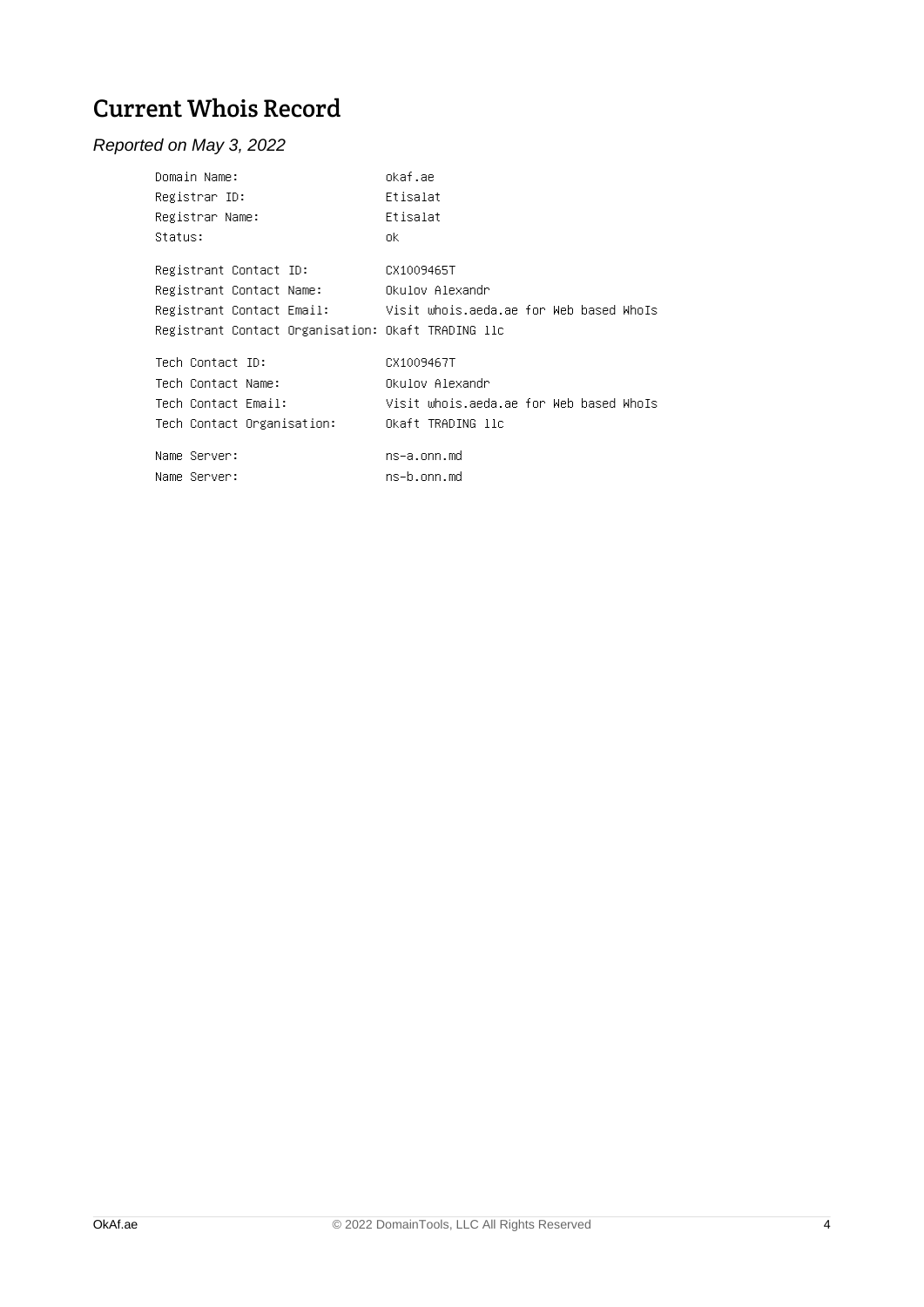# Ownership History

### Whois History for OkAf.ae

DomainTools has 7 distinct historical ownership records for OkAf.ae. The oldest record dates Oct 4, 2019. Each record is listed on its own page, starting with the most recent record. The date at the start of the section indicates the first time we captured the record. The website screenshot, when available, will be the image captured as close as possible to the record date.

### About Whois History

DomainTools takes periodic snapshots of domain name Whois records and stores them for subsequent analysis. The database contains billions of Whois records across hundreds of millions of domains, dating back in some cases to 2001.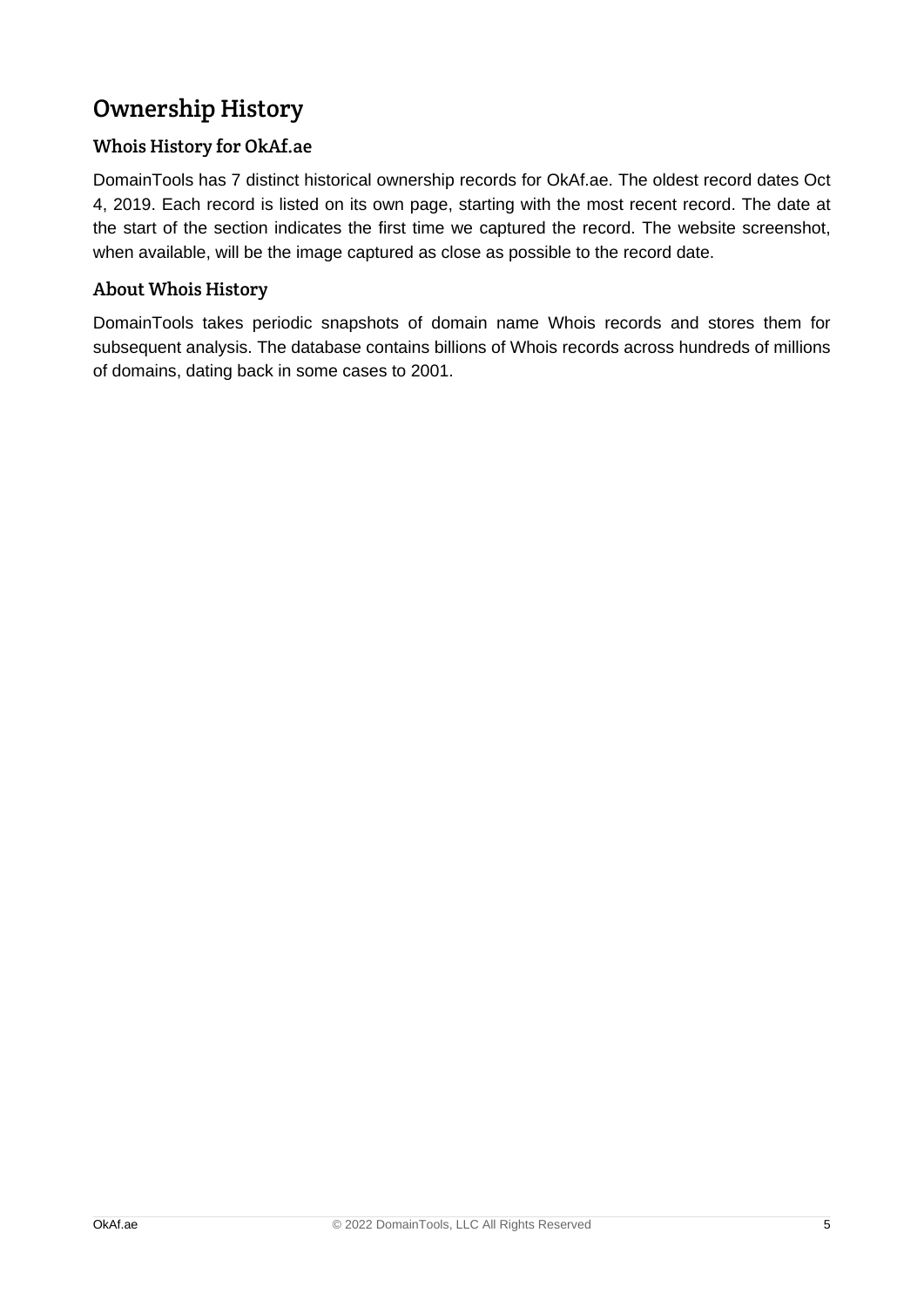# Whois Record on Jan 15, 2022

| Domain Name:                                       | okaf.ae                                                           |
|----------------------------------------------------|-------------------------------------------------------------------|
| Registrar ID:                                      | Etisalat                                                          |
| Registrar Name:                                    | Etisalat                                                          |
| Status:                                            | ok.                                                               |
| Registrant Contact ID:                             | CX1009465T                                                        |
| Registrant Contact Name:                           | Okulov Alexandr                                                   |
|                                                    | Registrant Contact Email: Visit whois.aeda.ae for Web based WhoIs |
| Registrant Contact Organisation: Okaft TRADING llc |                                                                   |
| Tech Contact ID:                                   | CX1009467T                                                        |
| Tech Contact Name:                                 | Okulov Alexandr                                                   |
| Tech Contact Email:                                | Visit whois.aeda.ae for Web based WhoIs                           |
| Tech Contact Organisation:                         | Okaft TRADING llc                                                 |
| Name Server:                                       | ns–a.onn.md                                                       |
|                                                    |                                                                   |
| Name Server:                                       | ns–b.onn.md                                                       |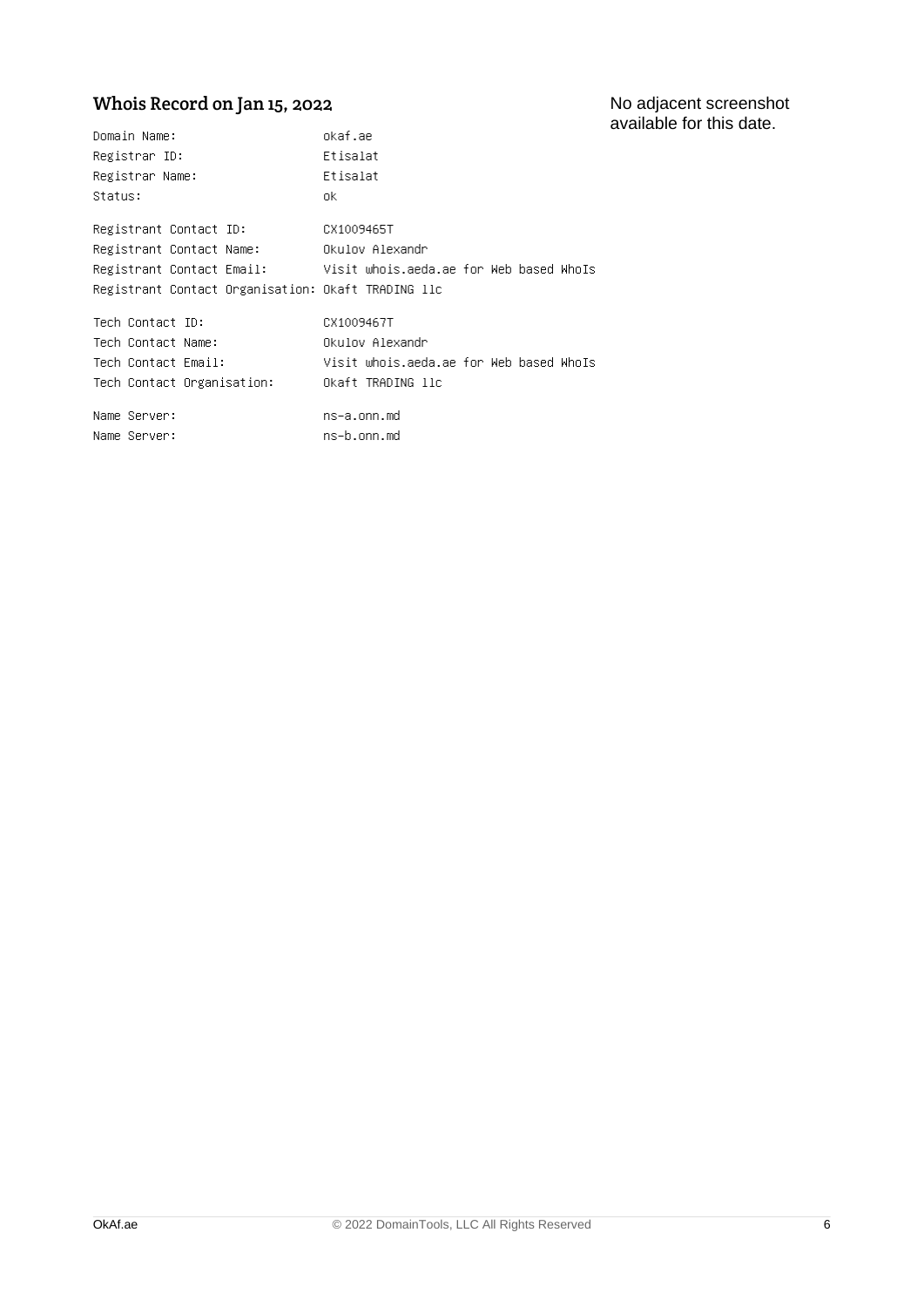### Whois Record on Oct 28, 2021

| Domain Name:                                       | okaf.ae                                                           |
|----------------------------------------------------|-------------------------------------------------------------------|
| Registrar ID:                                      | Etisalat                                                          |
| Registrar Name:                                    | Etisalat                                                          |
| Status:                                            | ok.                                                               |
| Registrant Contact ID:                             | CX1009465T                                                        |
| Registrant Contact Name:                           | Okulov Alexandr                                                   |
| Registrant Contact Organisation: Okaft TRADING llc | Registrant Contact Email: Visit whois.aeda.ae for Web based WhoIs |
| Tech Contact ID:                                   | CX1009467T                                                        |
| Tech Contact Name:                                 | Okulov Alexandr                                                   |
| Tech Contact Email:                                | Visit whois.aeda.ae for Web based WhoIs                           |
| Tech Contact Organisation:                         | Okaft TRADING llc                                                 |
| Name Server:                                       | ns1–04.azure–dns.com                                              |
| Name Server:                                       | ns2-04.azure-dns.net                                              |
| Name Server:                                       | ns3–04.azure–dns.org                                              |
| Name Server:                                       | ns4–04.azure–dns.info                                             |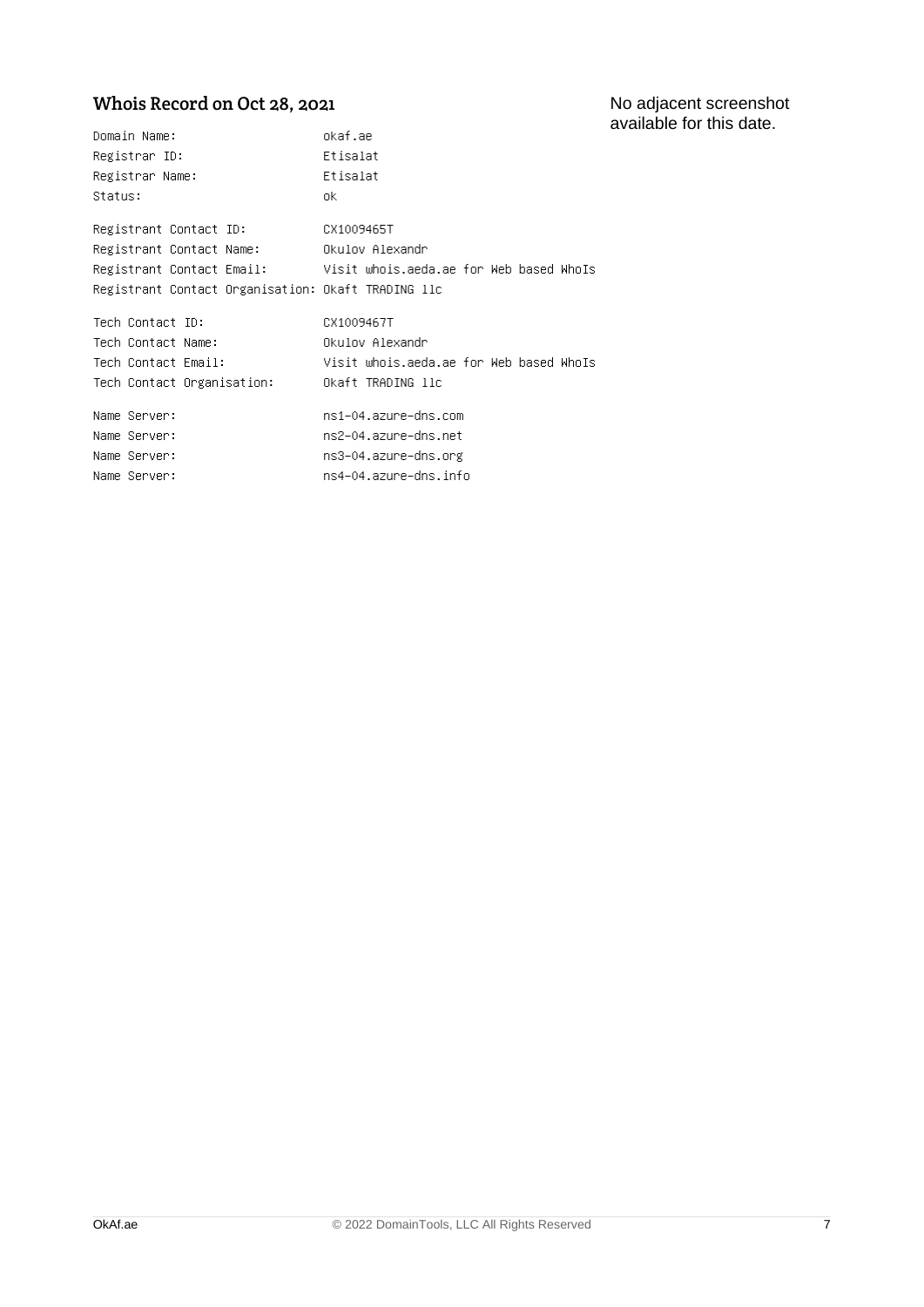# Whois Record on Jan 20, 2021

| Domain Name:                                       | okaf.ae                                                           |
|----------------------------------------------------|-------------------------------------------------------------------|
| Registrar ID:                                      | Etisalat                                                          |
| Registrar Name:                                    | Etisalat                                                          |
| Status:                                            | ok.                                                               |
| Registrant Contact ID:                             | CX1009465T                                                        |
| Registrant Contact Name:                           | Eugeniu Iacub                                                     |
| Registrant Contact Organisation: EVIIT SOLUTII SRL | Registrant Contact Email: Visit whois.aeda.ae for Web based WhoIs |
| Tech Contact ID:                                   | CX1009467T                                                        |
| Tech Contact Name:                                 | Eugeniu Iacub                                                     |
| Tech Contact Email:                                | Visit whois.aeda.ae for Web based WhoIs                           |
| Tech Contact Organisation:                         | EVIIT SOLUTII SRL                                                 |
| Name Server:                                       | ns1–04.azure–dns.com                                              |
| Name Server:                                       | ns2-04.azure-dns.net                                              |
| Name Server:                                       | ns3–04.azure–dns.org                                              |
| Name Server:                                       | ns4–04.azure–dns.info                                             |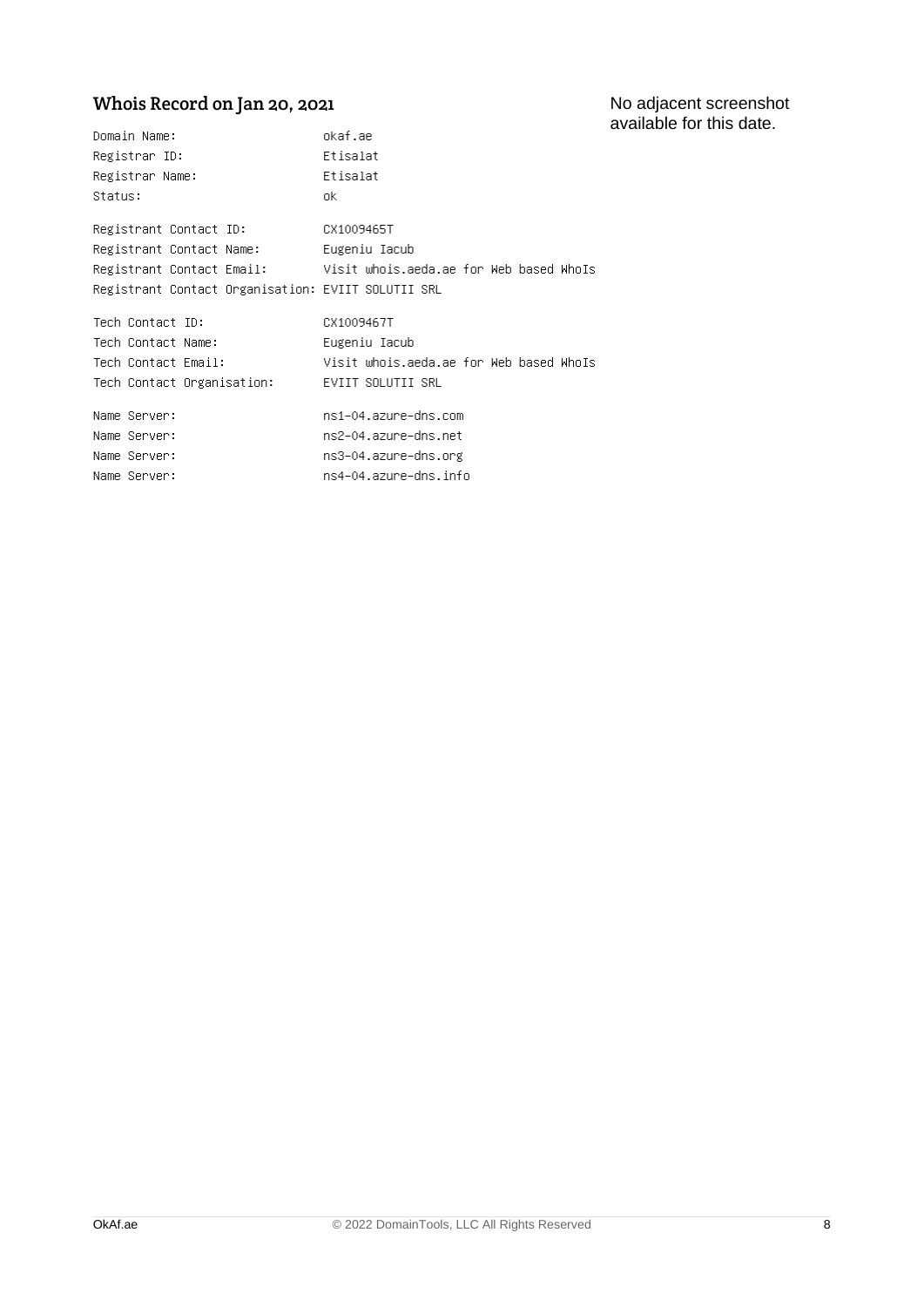#### No adjacent screenshot available for this date.

# Whois Record on Dec 3, 2020

| Domain Name:                                       | okaf.ae                                                           |
|----------------------------------------------------|-------------------------------------------------------------------|
| Registrar ID:                                      | Etisalat                                                          |
| Registrar Name:                                    | Etisalat                                                          |
| Status:                                            | ok.                                                               |
| Registrant Contact ID:                             | CX1009465T                                                        |
| Registrant Contact Name:                           | Eugeniu Iacub                                                     |
|                                                    | Registrant Contact Email: Visit whois.aeda.ae for Web based WhoIs |
| Registrant Contact Organisation: EVIIT SOLUTII SRL |                                                                   |
| Tech Contact ID:                                   | CX1009467T                                                        |
| Tech Contact Name:                                 | Eugeniu Iacub                                                     |
| Tech Contact Email:                                | Visit whois.aeda.ae for Web based WhoIs                           |
| Tech Contact Organisation:                         | EVIIT SOLUTII SRL                                                 |
| Name Server:                                       | ns20.solutii.eu                                                   |
| Name Server:                                       | ns10.solutii.eu                                                   |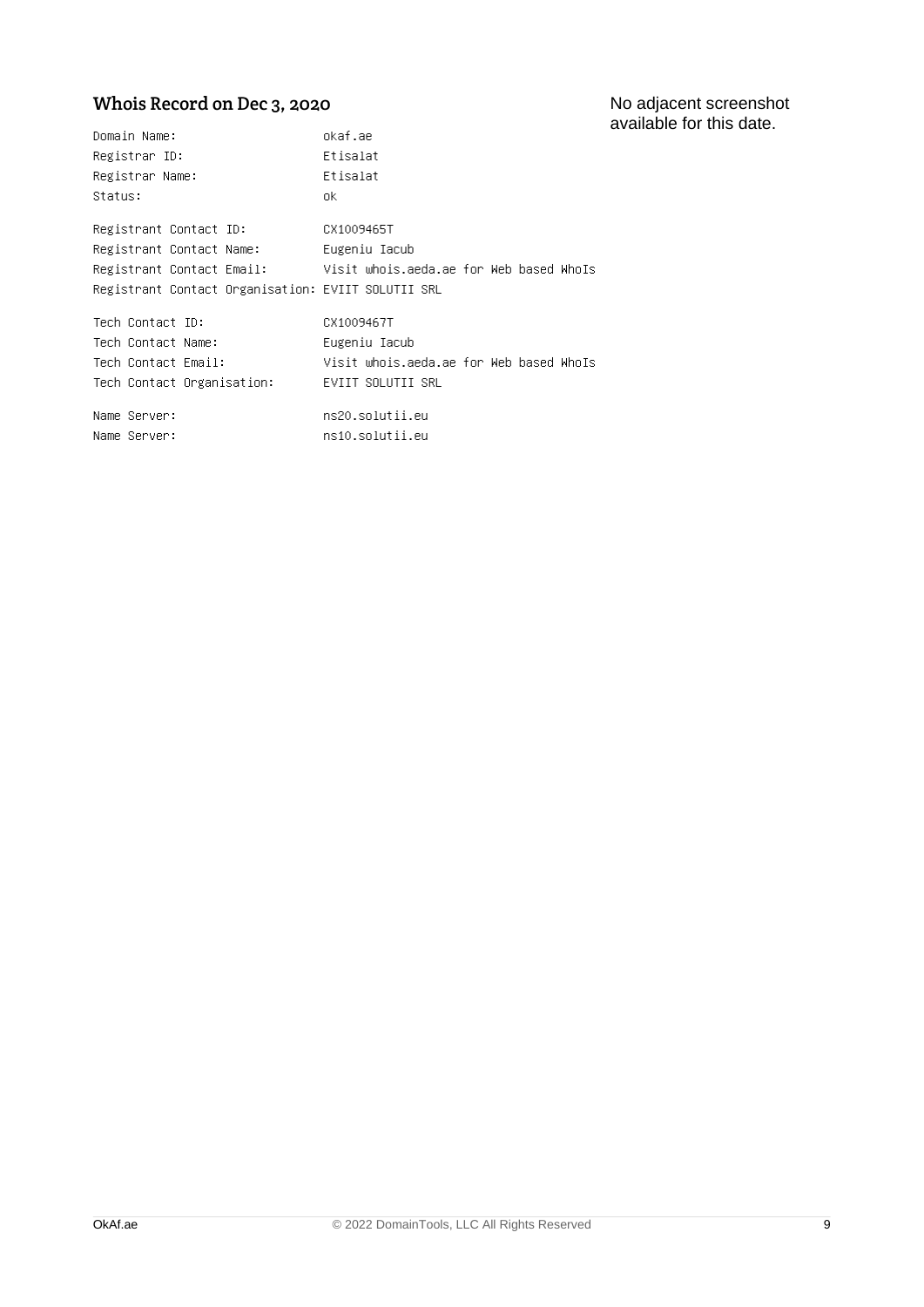### Whois Record on Mar 28, 2020

| Domain Name:                                       | okaf.ae                                                           |
|----------------------------------------------------|-------------------------------------------------------------------|
| Registrar ID:                                      | Etisalat                                                          |
| Registrar Name:                                    | Etisalat                                                          |
| Status:                                            | ok.                                                               |
| Registrant Contact ID:                             | CX1009465T                                                        |
| Registrant Contact Name:                           | Eugeniu Iacub                                                     |
| Registrant Contact Organisation: EVIIT SOLUTII SRL | Registrant Contact Email: Visit whois.aeda.ae for Web based WhoIs |
| Tech Contact ID:                                   | CX1009467T                                                        |
| Tech Contact Name:                                 | Eugeniu Iacub                                                     |
| Tech Contact Email:                                | Visit whois.aeda.ae for Web based WhoIs                           |
| Tech Contact Organisation:                         | EVIIT SOLUTII SRL                                                 |
| Name Server:                                       | ns1–04.azure–dns.com                                              |
| Name Server:                                       | ns2-04.azure-dns.net                                              |
| Name Server:                                       | ns3–04.azure–dns.org                                              |
| Name Server:                                       | ns4–04.azure–dns.info                                             |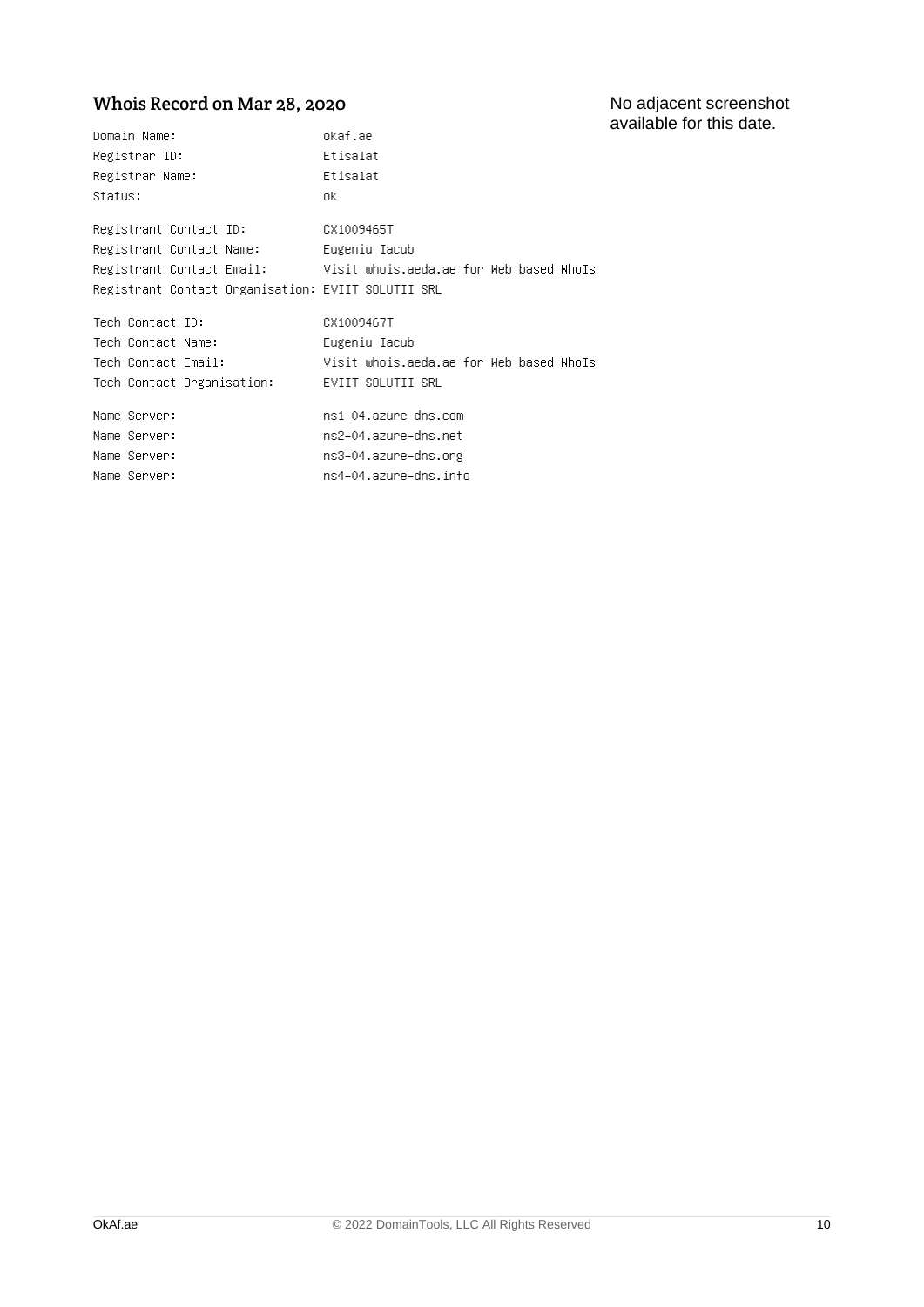#### No adjacent screenshot available for this date.

### Whois Record on Oct 8, 2019

| Domain Name:                                       | okaf.ae                                                           |
|----------------------------------------------------|-------------------------------------------------------------------|
| Registrar ID:                                      | Etisalat                                                          |
| Registrar Name:                                    | Etisalat                                                          |
| Status:                                            | 0k.                                                               |
| Registrant Contact ID:                             | CX1009465T                                                        |
| Registrant Contact Name:                           | Eugeniu Iacub                                                     |
|                                                    | Registrant Contact Email: Visit whois.aeda.ae for Web based WhoIs |
| Registrant Contact Organisation: EVIIT SOLUTII SRL |                                                                   |
| Tech Contact ID:                                   | CX1009467T                                                        |
| Tech Contact Name:                                 | Eugeniu Iacub                                                     |
| Tech Contact Email:                                | Visit whois.aeda.ae for Web based WhoIs                           |
| Tech Contact Organisation: EVIIT SOLUTII SRL       |                                                                   |
| Name Server:                                       | ns0.solutii.eu                                                    |
| Name Server:                                       | ns2.solutii.eu                                                    |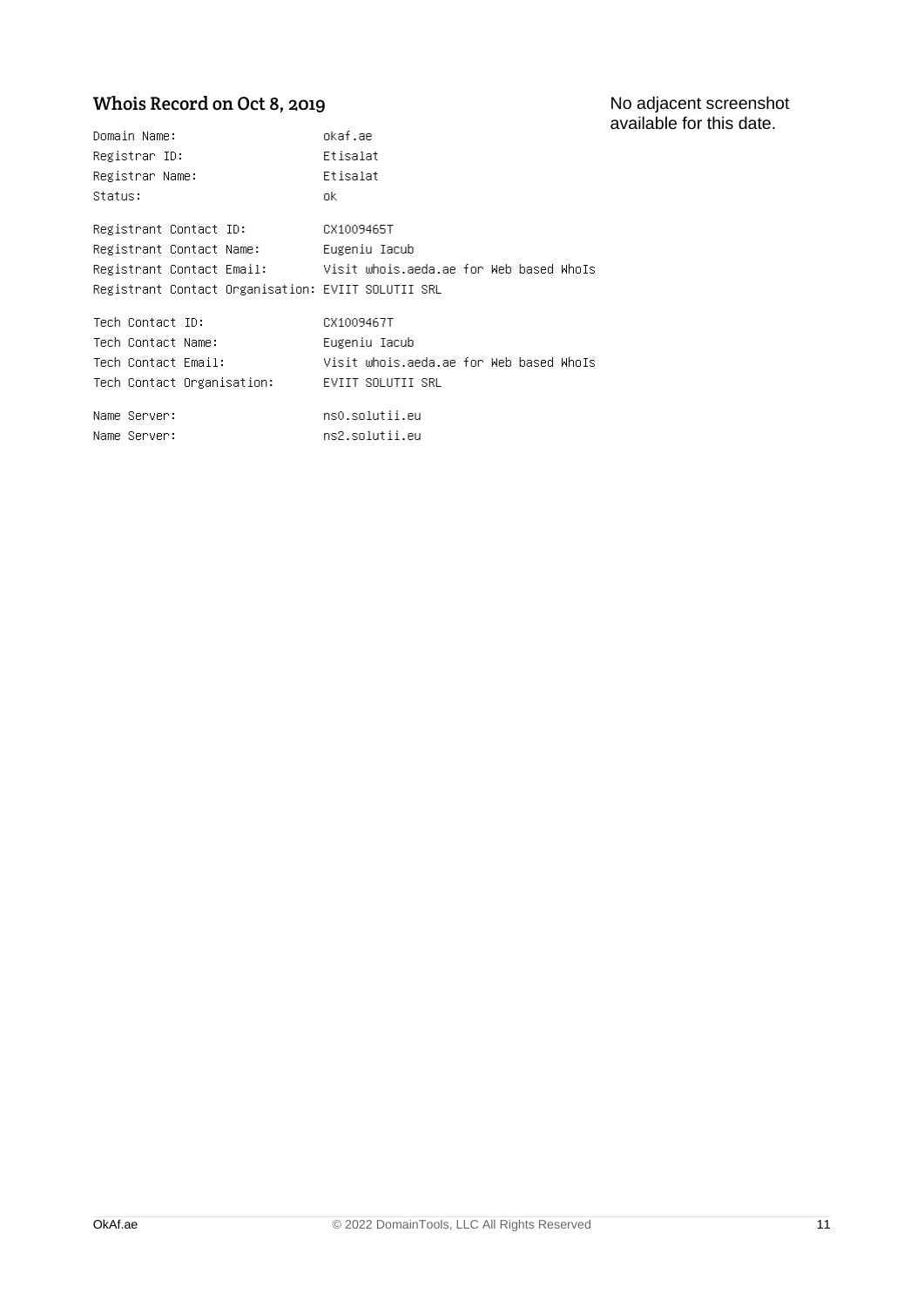#### No adjacent screenshot available for this date.

### Whois Record on Oct 4, 2019

| Domain Name:                                       | okaf.ae                                                           |  |
|----------------------------------------------------|-------------------------------------------------------------------|--|
| Registrar ID:                                      | Etisalat                                                          |  |
| Registrar Name:                                    | Etisalat                                                          |  |
| Status:                                            | nk.                                                               |  |
| Registrant Contact ID:                             | CX1009465T                                                        |  |
| Registrant Contact Name:                           | Eugeniu Iacub                                                     |  |
|                                                    | Registrant Contact Email: Visit whois.aeda.ae for Web based WhoIs |  |
| Registrant Contact Organisation: EVIIT SOLUTII SRL |                                                                   |  |
| Tech Contact ID:                                   | CX1009467T                                                        |  |
| Tech Contact Name:                                 | Eugeniu Iacub                                                     |  |
| Tech Contact Email:                                | Visit whois.aeda.ae for Web based WhoIs                           |  |
| Tech Contact Organisation:                         | EVIIT SOLUTII SRL                                                 |  |
| Name Server:                                       | dxbans2.ecompany.ae                                               |  |
| Name Server:                                       | auhans1.ecompany.ae                                               |  |
| Name Server:                                       | dxbans1.ecompany.ae                                               |  |
| Name Server:                                       | auhans2.ecompany.ae                                               |  |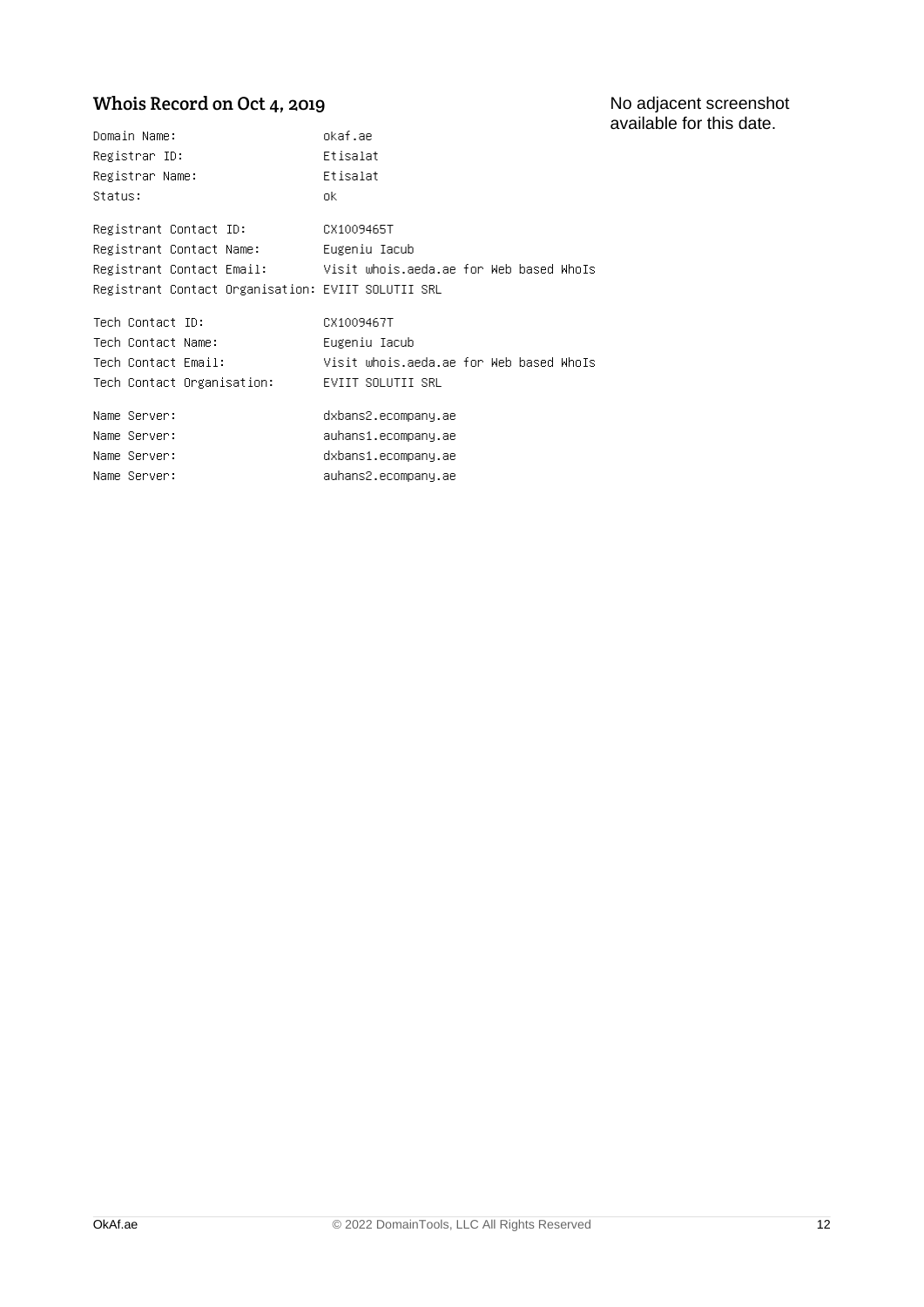# Hosting History

DomainTools tracks changes to a domain name's IP address, name server and registrar. These events can be useful signals that may indicate more macro events, including: domain name sales, transfers or deletions; taking a site live with new content; or a change in registration or hosting profile.

### Registrar History

No records found for this domain.

### Name Server History

| <b>Event Date</b> | <b>Action</b> | <b>New Server</b> | <b>Previous Server</b> |
|-------------------|---------------|-------------------|------------------------|
| Jan 15, 2022      | Transfer      | onn.md            | azure-dns.com          |
| Jan 20, 2021      | Transfer      | azure-dns.com     | solutii.eu             |
| Dec 3, 2020       | Transfer      | solutii.eu        | azure-dns.com          |
| Mar 28, 2020      | Transfer      | azure-dns.com     | solutii.eu             |
| Oct 9, 2019       | Transfer      | solutii.eu        | ecompany.ae            |
| Oct 8, 2019       | New           | ecompany.ae       | $\,$                   |

### IP Address History

| <b>Event Date</b> | Action     | <b>New IP</b> | <b>Previous IP</b> |
|-------------------|------------|---------------|--------------------|
| Dec 3. 2020       | <b>New</b> | 52.138.171.43 | 138.91.51.16       |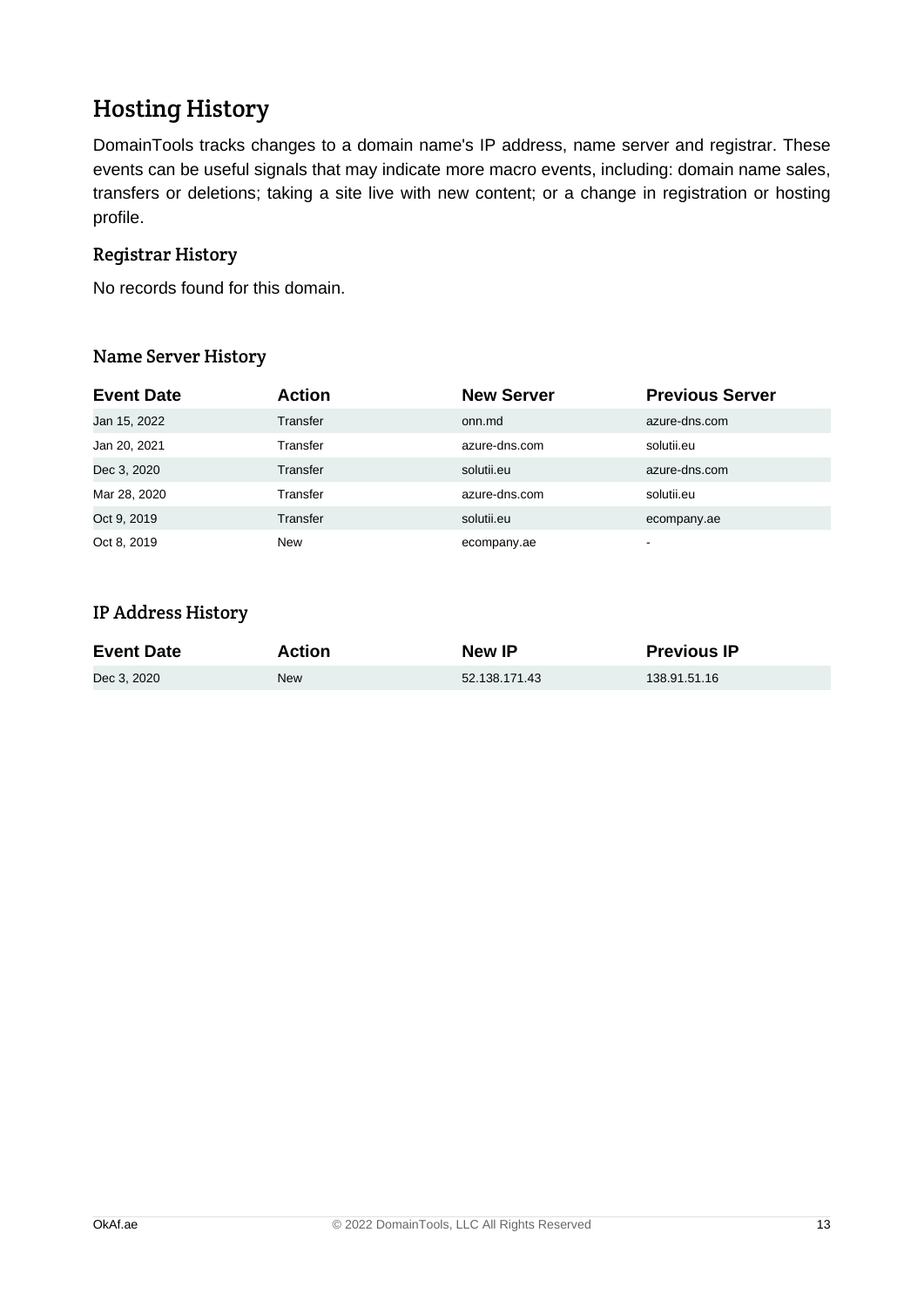# Screenshot History

DomainTools captures snapshots of website homepages on regular intervals. This content is useful for researchers to understand how a domain was used at various points in time. Due to the relatively high storage costs of screenshot data, the coverage of screenshot histories is in most cases not as thorough as Whois or hosting data, and this is especially true for dates early in a domain's history.

No records found for this domain.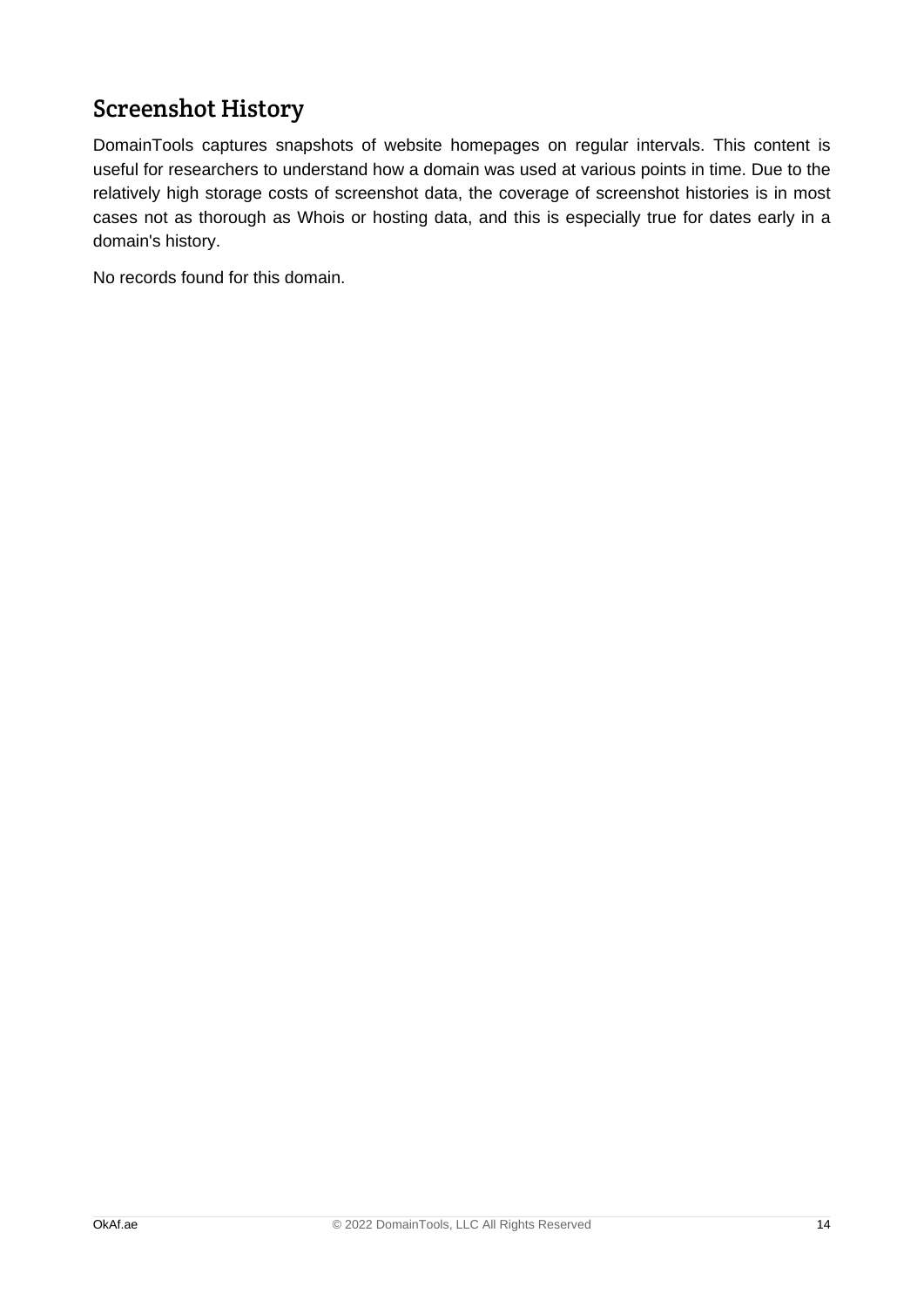# Connected Domains

### Shared IP Address

DomainTools uses proprietary techniques to discover other domain names that are hosted on the same IP address (web host) as OkAf.ae. This is a sample of up to 100 randomly-selected domains from that dataset. Access to this data provides context in cases where knowing associated domain names has value.

The exhaustive list of connected domains by IP address is available in the Reverse IP product at DomainTools.com.

| <b>Domain</b>      | <b>Created</b>               | Registrant               |
|--------------------|------------------------------|--------------------------|
| carparfume.com     | May 27, 2019                 | EVIIT SOLUTII SRL        |
| cernov-tvic.md     |                              |                          |
| compgrup.com       | Oct 30, 2019                 | REDACTED FOR PRIVACY     |
| ester.md           | $\overline{\phantom{0}}$     | $\blacksquare$           |
| liderleasing.eu    | -                            |                          |
| liderleasing.md    | $\blacksquare$               | $\blacksquare$           |
| loja.md            |                              |                          |
| lojamilenium.md    | $\blacksquare$               | ä,                       |
| marinelle.eu       | $\qquad \qquad \blacksquare$ |                          |
| medfamily.md       |                              |                          |
| mlm.md             |                              |                          |
| ochelari.md        |                              |                          |
| okaf.ae            |                              | Okaft TRADING IIc        |
| okaf.one           |                              | REDACTED FOR PRIVACY     |
| oldarchitecture.eu |                              | $\blacksquare$           |
| proglobal.md       |                              | $\blacksquare$           |
| rutador.md         |                              |                          |
| solutii.eu         |                              |                          |
| solutii360.com     | Feb 11, 2021                 | REDACTED FOR PRIVACY     |
| transfrigo.md      | $\blacksquare$               | $\blacksquare$           |
| treime.md          |                              | $\overline{\phantom{a}}$ |
| vedere.md          |                              |                          |
| venavagrup.md      |                              |                          |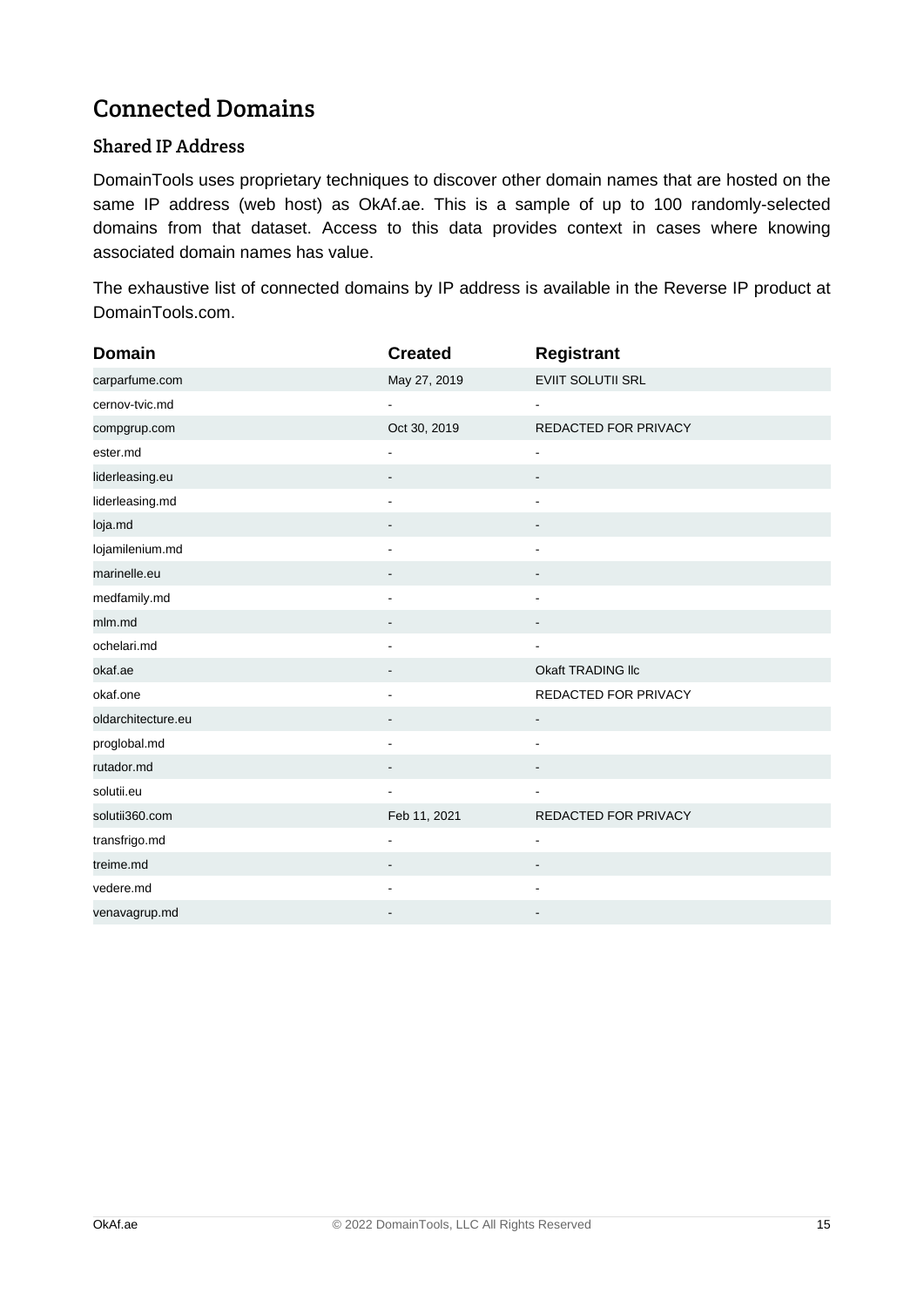#### Shared Name Server

DomainTools uses proprietary techniques to discover other domain names that are hosted on the same name server as OkAf.ae. This is a sample of up to 100 randomly-selected domains from that dataset. Access to this data provides context in cases where knowing associated domain names has value.

The exhaustive list of connected domains by name server is available in the Name Server Report product at DomainTools.com.

| <b>Domain</b>          | <b>Created</b>               | <b>Registrant</b>                                    |
|------------------------|------------------------------|------------------------------------------------------|
| carparfume.com         | May 27, 2019                 | EVIIT SOLUTII SRL                                    |
| cartright.md           | $\blacksquare$               | $\overline{\phantom{a}}$                             |
| cartrightenergetics.md | -                            | $\overline{\phantom{m}}$                             |
| cda.md                 | $\blacksquare$               | $\overline{\phantom{a}}$                             |
| cernov-tvic.md         |                              |                                                      |
| cmt.md                 |                              |                                                      |
| compgrup.com           | Oct 30, 2019                 | REDACTED FOR PRIVACY                                 |
| ekaf.eu                | $\blacksquare$               | $\blacksquare$                                       |
| ester.md               |                              | $\qquad \qquad \blacksquare$                         |
| globalgroup.one        |                              | Pro global Work SRL                                  |
| gtrade.md              |                              | $\qquad \qquad \blacksquare$                         |
| hwa.md                 |                              |                                                      |
| iacub.eu               |                              |                                                      |
| liderleasing.eu        | $\blacksquare$               | $\overline{\phantom{a}}$                             |
| liderleasing.md        |                              |                                                      |
| loja.md                | $\overline{a}$               |                                                      |
| lojamilenium.md        |                              |                                                      |
| maicom.com             | Mar 24, 2002                 | $\blacksquare$                                       |
| medfamily.md           |                              |                                                      |
| mlm.md                 |                              |                                                      |
| mte.md                 | -                            | $\blacksquare$                                       |
| ochelari.md            |                              |                                                      |
| okaf.ae                |                              | Okaft TRADING IIc                                    |
| okaf.one               | $\blacksquare$               | REDACTED FOR PRIVACY                                 |
| onn.md                 |                              | $\qquad \qquad \blacksquare$                         |
| proglobal.md           |                              |                                                      |
| reginanaturii.com      | Apr 11, 2016                 | Privacy service provided by Withheld for Privacy ehf |
| rutador.md             |                              |                                                      |
| solutii.eu             | $\overline{\phantom{0}}$     | $\qquad \qquad \blacksquare$                         |
| solutii360.com         | Feb 11, 2021                 | REDACTED FOR PRIVACY                                 |
| strelet.art            | ۰                            | EVIIT SOLUTII SRL                                    |
| transfrigo.md          | $\qquad \qquad \blacksquare$ | $\qquad \qquad \blacksquare$                         |
| treime.md              |                              |                                                      |
| ui.md                  | $\overline{a}$               | $\blacksquare$                                       |
| unifi.md               |                              |                                                      |